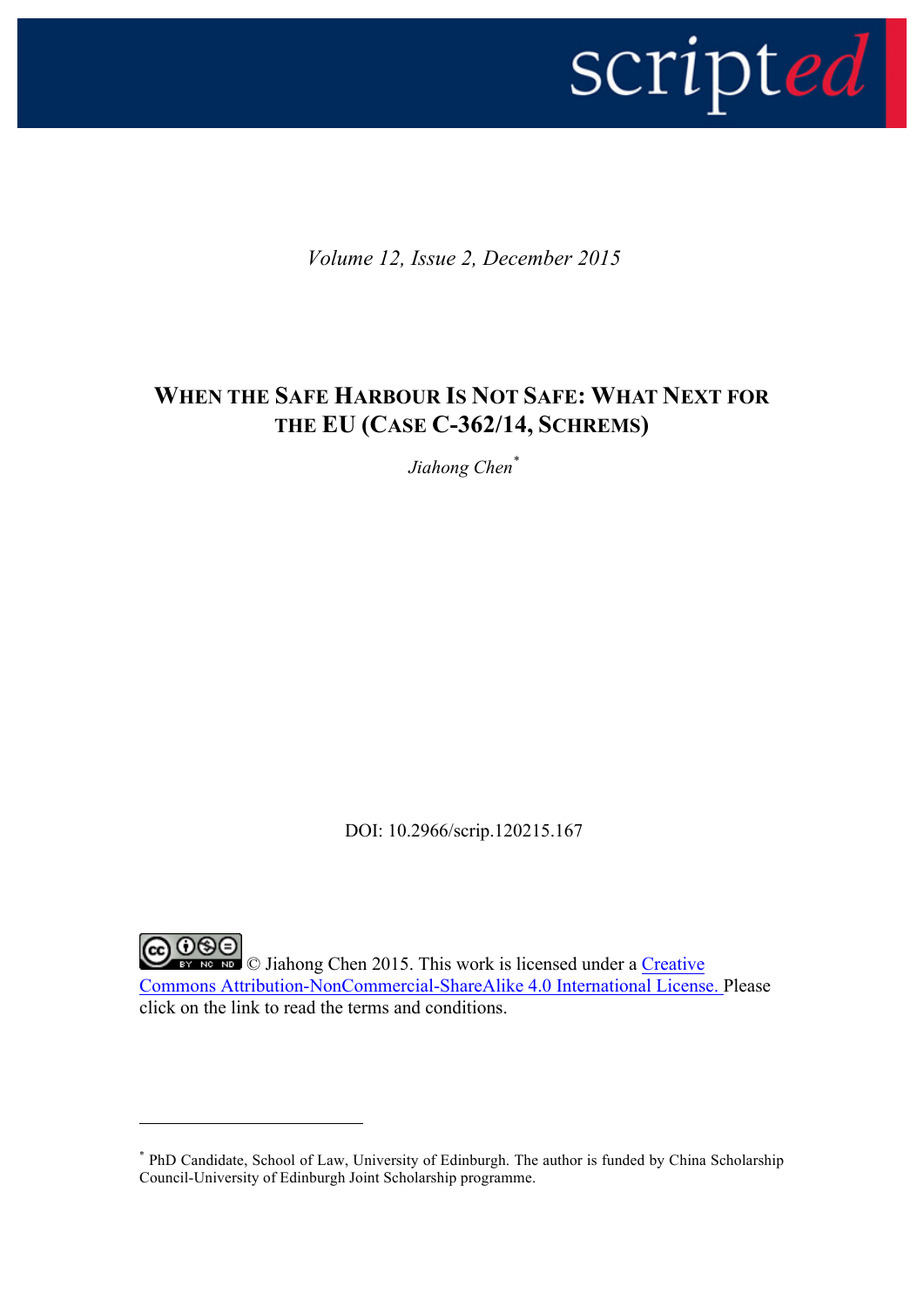#### **1. Facts**

Directive  $95/46/EC$  (referred to as the Data Protection Directive)<sup>1</sup> imposes restrictions on transfers of personal data to a third country (i.e*.* non-EU/EEA country), which are allowed only if that country has ensured an "adequate" level of protection. However, Article 25(6) of the Directive provides that the Commission may, through a consultation procedure, find that a third country has met that requirement so that in principle restrictions are lifted. Pursuant to this provision, the Commission adopted Decision 2000/520<sup>2</sup>, finding that transfers of personal data from the EU to the US compliant with the "Safe Harbor" Scheme are considered to have provided adequate safeguards. The scheme was introduced by the US Department of Commerce, containing a set of Safe Harbor Privacy Principles as well as an FAQ section, both annexed to the Commission Decision.

Maximillian Schrems (widely known as Max Schrems) is an Austrian national and has been a user of Facebook since 2008. Facebook users residing in the EU are required to conclude a contract with Facebook Ireland, a subsidiary of the US-based Facebook Inc., whereby their data are transferred to the US. After the 2013 Snowden revelations of mass surveillance by the US NSA and other intelligence services, Mr Schrems lodged a complaint with the Irish Data Protection Commissioner, requesting the latter to prohibit Facebook from transferring his personal data to the US. The Commissioner rejected Mr Schrems's complaint on the ground, *inter alia*, that the adequacy of the level of protection afforded by the US is a matter determined by Decision 2000/520. The case was then brought before the High Court of Ireland<sup>3</sup>, which referred it to the Court of Justice of the EU (CJEU) for a preliminary ruling.<sup>4</sup>

#### **2. Judgment**

 $\overline{a}$ 

# *2.1 The separation of powers between the Commission and National Data Protection Authorities regarding the adequacy finding*

The CJEU was asked to clarify, where a complaint against the adequacy of data protection provided by a third country has been made to a national data protection authority (DPA), whether the latter shall be absolutely bound by the adequacy Decision 2000/520 that the Commission makes pursuant to Article 25(6) of Directive

<sup>1</sup> *Directive 95/46/EC of the European Parliament and of the Council of 24 October 1995 on the protection of individuals with regard to the processing of personal data and on the free movement of such data*, available at http://eur-lex.europa.eu/legal-content/EN/TXT/?uri=celex:31995L0046 (accessed 30 Nov 2015) (hereinafter Data Protection Directive).

<sup>2</sup> *Commission Decision of 26 July 2000 pursuant to Directive 95/46/EC of the European Parliament and of the Council on the adequacy of the protection provided by the safe harbour privacy principles and related frequently asked questions issued by the US Department of Commerce*, available at http://eur-lex.europa.eu/legal-content/EN/TXT/?uri=CELEX:32000D0520 (accessed 1 Nov 2015).

<sup>3</sup> *Schrems v Data Protection Commissioner* [2014] IEHC 310.

<sup>4</sup> *Maximillian Schrems v Data Protection Commissioner*, Case C‑362/14 [2015] ECLI:EU:C:2015:650 (hereinafter *Schrems*).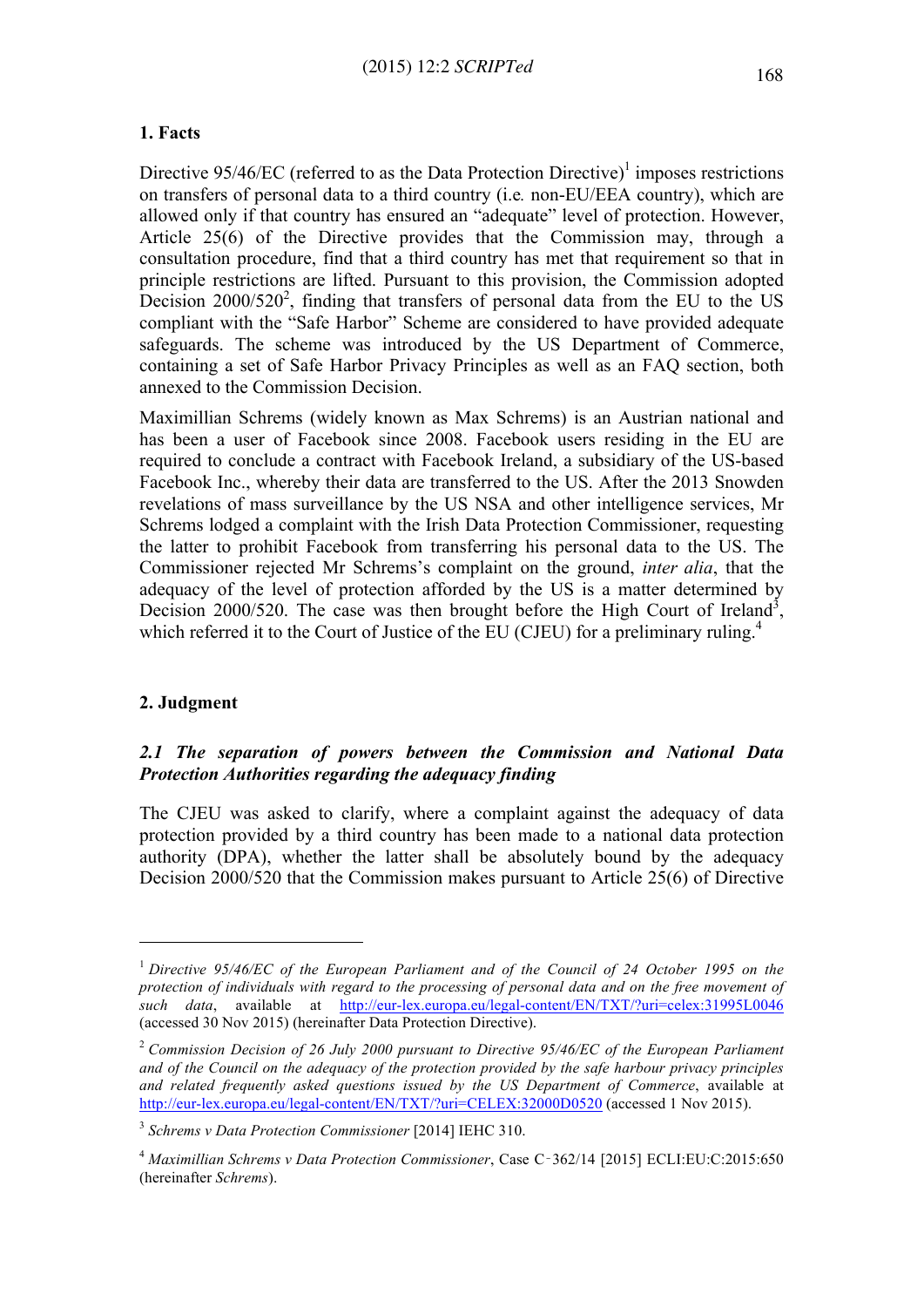95/46, or, alternatively, if the DPA has independent power to carry out an investigation.

The CJEU began its reasoning by reiterating each Member State's responsibility, under primary treaties (Article  $\overline{8(3)}$  of the Charter of Fundamental Rights (CFR)  $^5$  and Article 16(2) of the Treaty on the Functioning of the European Union  $(TFEU)^6$ ) and secondary legislation (Article 28(1) of the Data Protection Directive), to set up a national supervisory authority to independently oversee the enforcement of data protection law within its territory.<sup>7</sup> The Court explained the purpose of Article 28(3), to provide DPAs with a number of powers and thus guarantee their effective operation, through the power to investigate, to effectively intervene and to engage in legal proceedings.<sup>8</sup> The transfer of personal data from a Member State to a third country constitutes "processing of personal data"<sup>9</sup> and is therefore subject to the oversight of the DPA in that State, as well as other safeguards laid down by the Directive.<sup>10</sup>

To that end, either the Commission or a Member State may determine whether a particular third country has ensured an adequate level of data protection to data subjects.<sup>11</sup> However, when the Commission decides that the third country in question *has* ensured an adequate level of protection, pursuant to Article 25(2) of the Data Protection Directive, Member States must "take the measures necessary to comply with the Commission's decision". In order to maintain the certainty and uniformity of EU law, the power to invalidate such a decision is exclusively reserved to the CJEU.<sup>12</sup> However, as the Court reasoned, it does not follow that an adequacy decision of the Commission would by any means preclude a data subject's right to lodge a complaint or a DPA's competence to hear that complaint.<sup>13</sup> Such preclusion would run counter to the objective of Article 28 in the effective operation of independent supervisory authorities.<sup>14</sup> The Court added that because a DPA, cannot on its own, declare a Commission's decision invalid, does not mean their investigation is meaningless; regardless of the investigation's outcome, the dispute is subject to judicial review: to be brought before the Court, either by the DPA (if it decides in favour of the data subject) or by the data subject (if it does the opposite).<sup>15</sup>

<sup>5</sup> *Charter of Fundamental Rights of the European Union*, available at http://eur-lex.europa.eu/legalcontent/EN/TXT/?uri=celex:12012P (accessed 1 Nov 2015).

<sup>6</sup> *Consolidated Version of the Treaty on the Functioning of the European Union*, available at http://eurlex.europa.eu/legal-content/EN/TXT/?uri=celex:12012E/TXT (accessed 1 Nov 2015). Article 16(2) (ex Article 286 TEC) reads "... [c]ompliance with these rules shall be subject to the control of independent authorities."

<sup>7</sup> *Schrems*, para 40.

<sup>8</sup> *Schrems*, para 43.

<sup>9</sup> *Schrems*, para 45.

<sup>10</sup> *Schrems*, paras 47-49.

<sup>11</sup> *Schrems*, para 50.

<sup>12</sup> *Schrems,* paras 61-62.

<sup>13</sup> *Schrems*, para 53.

<sup>14</sup> *Schrems*, paras 56-57.

<sup>15</sup> *Schrems*, paras 64-65.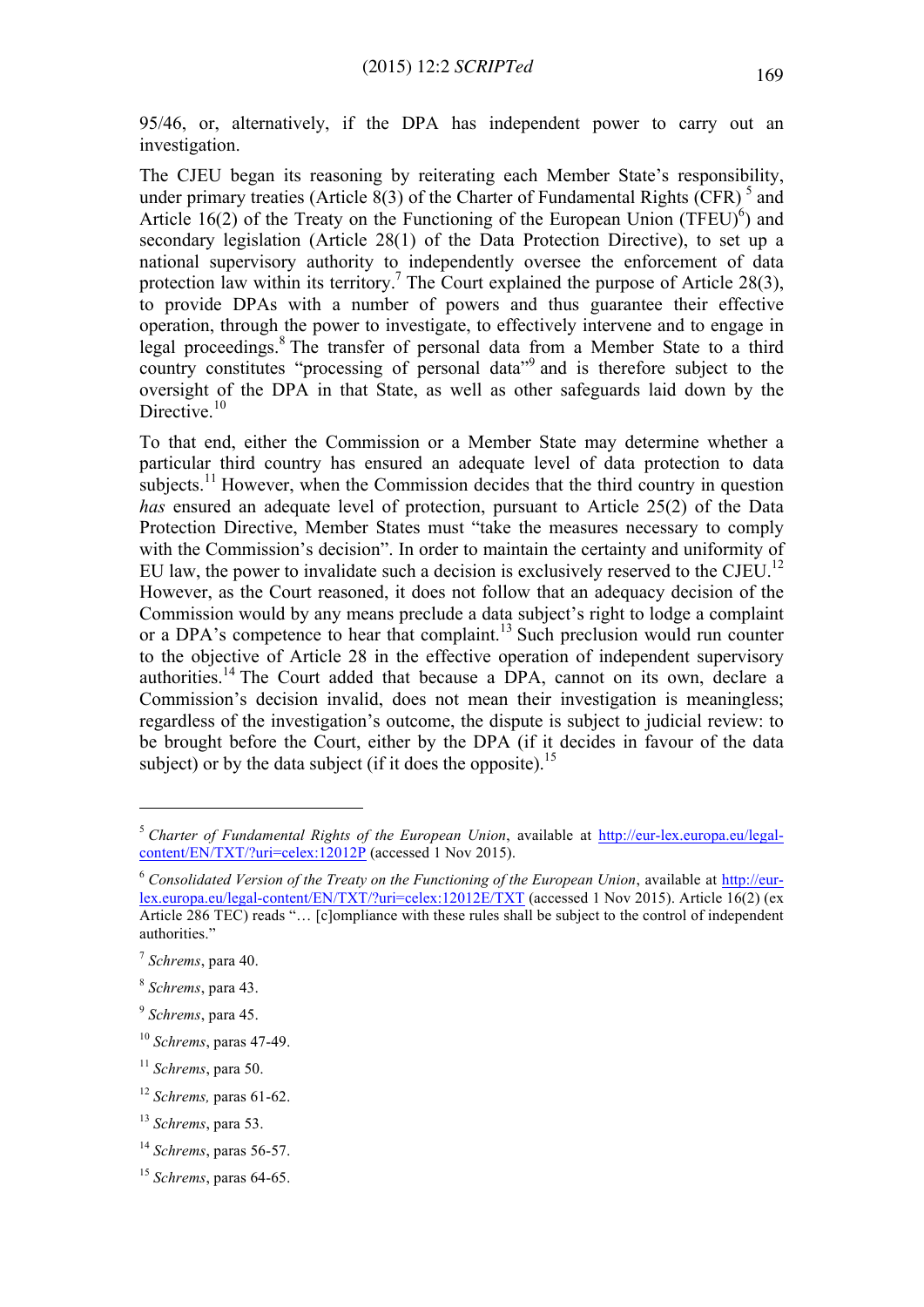Based on this reasoning, the CJEU concluded that the adequacy decision of the Commission did not prevent the DPA from examining the data subject's complaint against the actual level of protection provided by the law and practices in force in the third country.

# *2.2 The validity of Decision 2000/520*

Despite the fact that the Irish High Court did not explicitly question the validity of Decision 2000/520, the CJEU found it relevant to consider this in its decision. The Court did not directly examine the specifics of the Decision but rather, tried to establish a standard of "adequate level of protection" as the first step. It is noted that there is no straightforward definition of such a standard contained in the Directive,  $16$ but it is clear from the wording of Article 25(6) that personal data should remain under a high level of protection even if they are transferred to a third country. Such a standard does not have to be identical to that provided by EU law, but "essentially equivalent" to it (paras. 71-73). That means, according to the Court, when the Commission is deciding on the adequacy of protection in a third country, its discretion should be limited (para. 78). The Decision is subject to stricter scrutiny, taking into account the content of the national law and international commitment of the country concerned, the availability of review at regular intervals, and the new circumstances after the adoption of the Decision (paras. 75-77).

With these criteria in place, the CJEU examined the content of Decision 2000/520 starting from Article 1. The Court quotes a number of stipulations of the Decision and its Annexes so as to make clear the actual effects and implications thereof. First, the Safe Harbor Scheme takes a self-certification approach, which, while not necessarily contrary to the "domestic law or international commitment" requirement set out by the Directive, must be founded on effective enforcement mechanisms.<sup>17</sup> However, since the Safe Harbor Principles apply only to organisations joining the scheme and are not binding on US public authorities, this could not satisfy the Directive's conditions.<sup>18</sup> Second, the Annexed Principles and FAQs drafted by the US have embodied derogation clauses when it comes to national security, public interest and law enforcement, as well as rules of conflicts that demand the participating organisations to comply with US law,  $19$  giving the latter, in effect, a superior status to EU law. Third, the Decision makes no reference to any rules restricting US powers or any remedies for data subjects to challenge US actions.<sup>20</sup> The Court then compares EU legislation and case law – which regards mass untargeted surveillance as a violation of fundamental human rights – with the level of protection guaranteed by the Decision, concluding that it has not fulfilled the "essentially equivalent" standard.<sup>21</sup>

In the last part of its judgment, the Court analyses Article 3 of Decision 2000/520, which concerns the conditions under which national DPAs may suspend transfers of

<sup>16</sup> *Schrems*, para 70.

<sup>17</sup> *Schrems*, para 81.

<sup>18</sup> *Schrems*, para 82.

<sup>19</sup> *Schrems*, paras 84-86.

<sup>20</sup> *Schrems*, paras 88-89.

<sup>21</sup> *Schrems*, paras 91-98.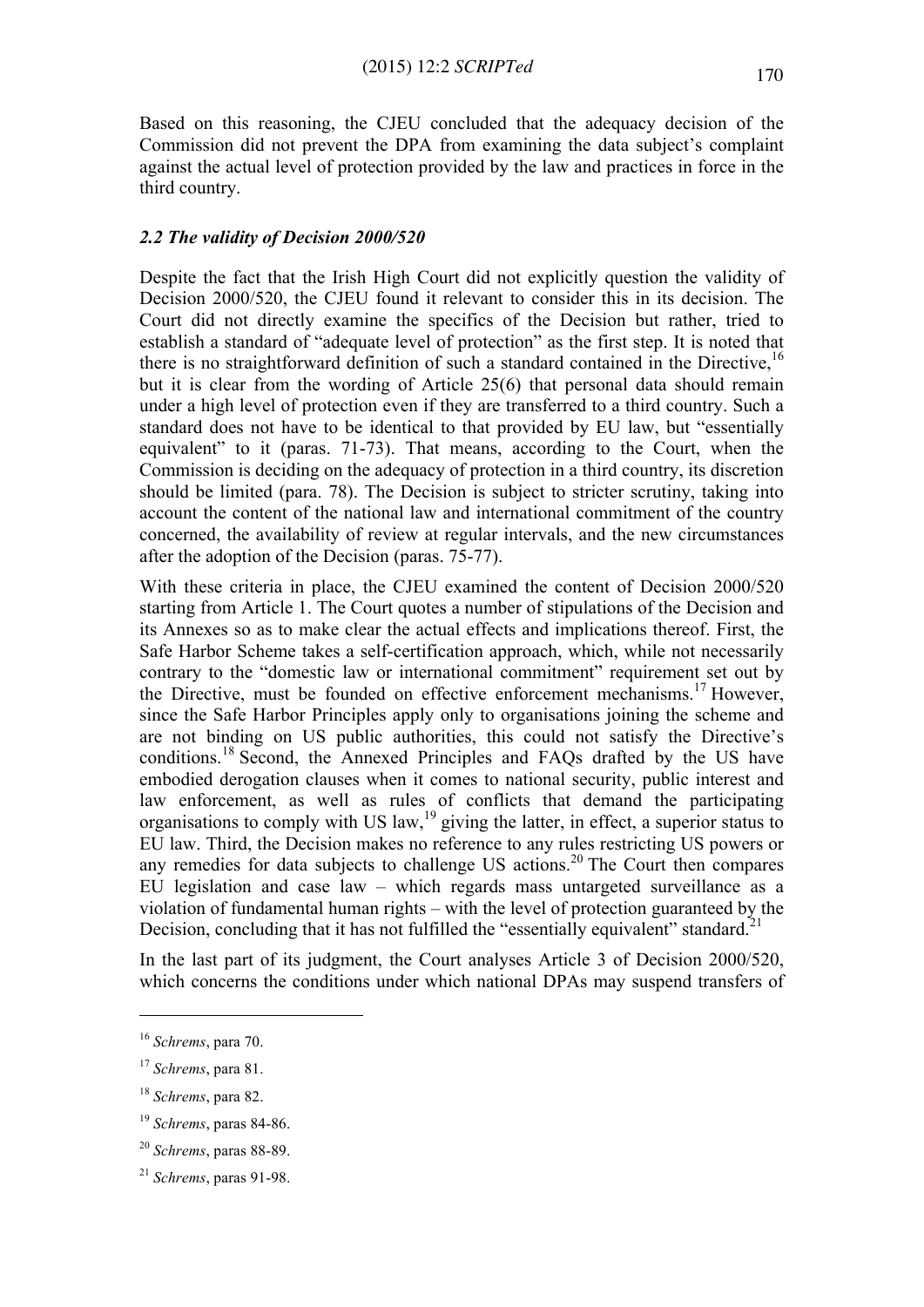personal data. Under Article 3, a DPA may suspend transfers if an organisation is found violating the Safe Harbor Principles by a US government body or an independent recourse mechanism, or if the DPA, subject to certain substantive and procedural restraints, has established a substantial likelihood of violation. According to the Court, while this provision makes it clear that it is without prejudice to the DPAs' powers, Article 3 does deny DPAs the possibility of taking direct actions to ensure compliance with the Directive.<sup>22</sup> To this extent, the Court rules that Article 3 of the Decision exceeds the Commission's statutory power and is therefore invalid.<sup>23</sup>

Since Articles 1 and 3 are inseparable parts of Decision 2000/520, the Decision is invalid in its entirety. $24$ 

#### **3. Comment**

*Schrems* is hailed as a landmark ruling in the field of EU data protection law.<sup>25</sup> The significance of the judgment lies in that the CJEU has dealt with the rather complicated relationships between the Commission and national DPAs with regard to the power to determine whether a third country has guaranteed adequate level of data protection. In doing so, the CJEU has struck down Decision 2000/520 concerning the Safe Harbor Agreement, though this was not part of the initial questions formulated by the referring court. The whistle-blower Edward Snowden's revelations of the US surveillance programme "PRISM" in 2013 caused worldwide concerns over governmental access to personal data. The *Schrems* decision was thus decided at a time when public criticisms remain intense and steps taken by the US remain unsatisfactory. It is also a timely judgment given that the EU data protection overhaul is underway and moving closer to its completion, on which the judgment could shed further light. It is clear that the CJEU maintains its consistent position, from *Digital Rights Ireland*<sup>26</sup> to *Google Spain*<sup>27</sup>, in upholding a high level of personal data protection. As will be shown below, however, along with the profound implications to which the judgment gives rise, it also leaves certain significant uncertainties unsolved.

### *3.1 Regulatory model and the one-stop-shop approach*

Throughout the *Schrems* judgment, the CJEU repeatedly highlights the importance of preserving the independence of DPAs, a principle enshrined in multiple European Community instruments and reflective of the objectives of data protection laws.

<sup>22</sup> *Schrems*, paras 101-103.

<sup>23</sup> *Schrems*, para 104.

<sup>24</sup> *Schrems*, paras 105-106.

<sup>&</sup>lt;sup>25</sup> Article 29 Data Protection Working Party, "Statement of the Article 29 Working Party" (2015) available at europa.eu/justice/data-protection/article-29/press-material/pressrelease/art29\_press\_material/2015/20151016\_wp29\_statement\_on\_schrems\_judgement.pdf (accessed 1 Nov 2015).

<sup>26</sup> *Digital Rights Ireland Ltd v Minister for Communications, Marine and Natural Resources and Others*, Joined Cases C-293/12 and C-594/12, [2014] OJ C 175/07.

<sup>27</sup> *Google Spain SL and Google Inc. v Agencia Española de Protección de Datos (AEPD) and Mario Costeja González*, Case-131/12, [2014] OJ C 212/04.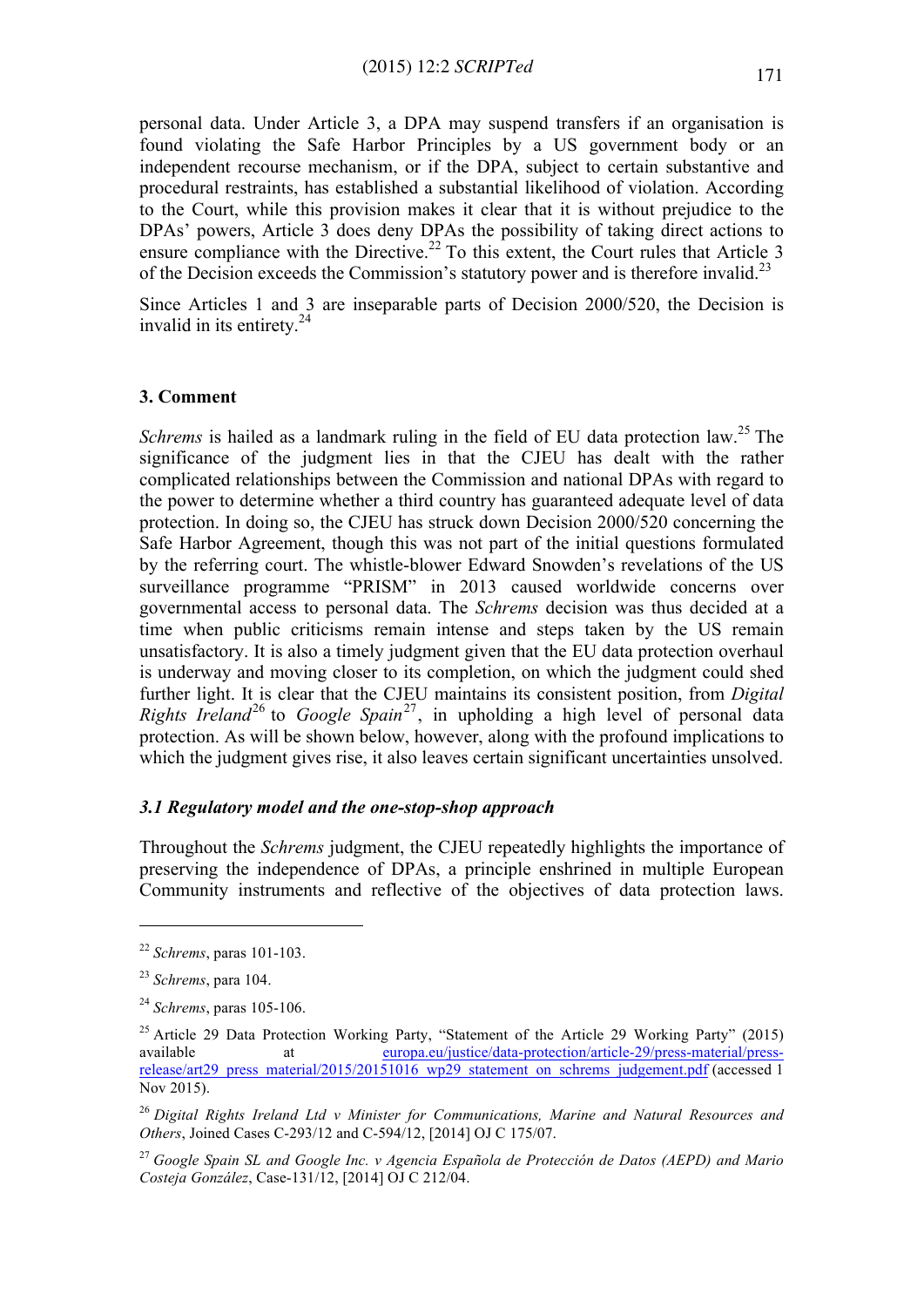However, when the adequacy of data protection afforded by a third country is questioned, the role of DPAs become extremely complex. This is due to the potentially conflicting roles that the Commission and DPAs might play in determining the adequacy status of a third country. As explained above, both the Commission and DPAs may make their own decisions under Article 25 of the Data Protection Directive. However, the Commission's finding appears to have greater weight (not just in that it has EU-wide effect), given that Article 25(6) requires "Member States shall take measures necessary to comply with the Commission's decision". Under this two-tier design, national DPAs are obliged to obey the Commission's findings as organs of the Member States, until it is no longer valid.<sup>28</sup> As a result, there is tension between Member States' obligations and DPAs' independence.

Such a tension is aggravated by the different nature of the interests they represent. As the executive body of the EU, the Commission is bound to represent the interests of the EU in a more general way, whereas the DPAs are designed to protect individuals with regard to the processing of personal data<sup>29</sup>. To the extent that the Commission and DPAs have different functions, the CJEU has persuasively interpreted the provisions of the Directive in holding that while the DPAs are legally bound by the Commission's decisions (pursuant to Article 25(6)), they can challenge decisions in legal proceedings or through the exercise of their functions, where appropriate.

The strengthened roles of DPAs could secure greater data protection to individuals, but their elevated role could be incompatible with the more centralised approach proposed in the current legal reform. Apart from retaining the Commission's power in making an adequacy decision, the proposed General Data Protection Regulation, which is to replace the Data Protection Directive, is to introduce what is called the "one-stop-shop" mechanism to further harmonise the application of data protection laws. Under the latest Council draft of the Regulation<sup>30</sup>, the DPA of the Member State in which the data controller (or processor) has its main establishment, shall act as the lead authority (Article 51(1)). The lead DPA shall cooperate with DPAs of other concerned Member States and provide mutual assistance (Articles 54a(1) and (1a)). However, if these DPAs fail to reach a consensus on the outcome of a case, the matter shall be submitted to a European Data Protection Board (Article 54a(3)). The Board is composed of the European Data Protection Supervisor and one representative of the DPA from each Member State (Article 64) and its decision would be binding on national DPAs (Article 58a(1)).

In this light, *Schrems* is important to the shaping of the one-stop-shop mechanism. It is arguable that the one-stop-shop approach taken in the draft Regulation could compromise the independence of national DPAs, depending on how the binding force of the European Data Protection Board's decision is understood. Given that the CJEU has ruled Decision 2000/520 as invalid, not just based on the Data Protection Directive but also on the basis of the TFEU, in the worst-case scenario, the one-stop-

<sup>28</sup> *Schrems*, paras 51-53.

<sup>&</sup>lt;sup>29</sup> Data Protection Directive, Recital 62.

<sup>&</sup>lt;sup>30</sup> Council of the European Union, "Proposal for a Regulation of the European Parliament and of the Council on the protection of individuals with regard to the processing of personal data and on the free movement of such data (General Data Protection Regulation) – Preparation of a general approach" available at http://data.consilium.europa.eu/doc/document/ST-9565-2015-INIT/en/pdf (accessed 30 Nov 2015).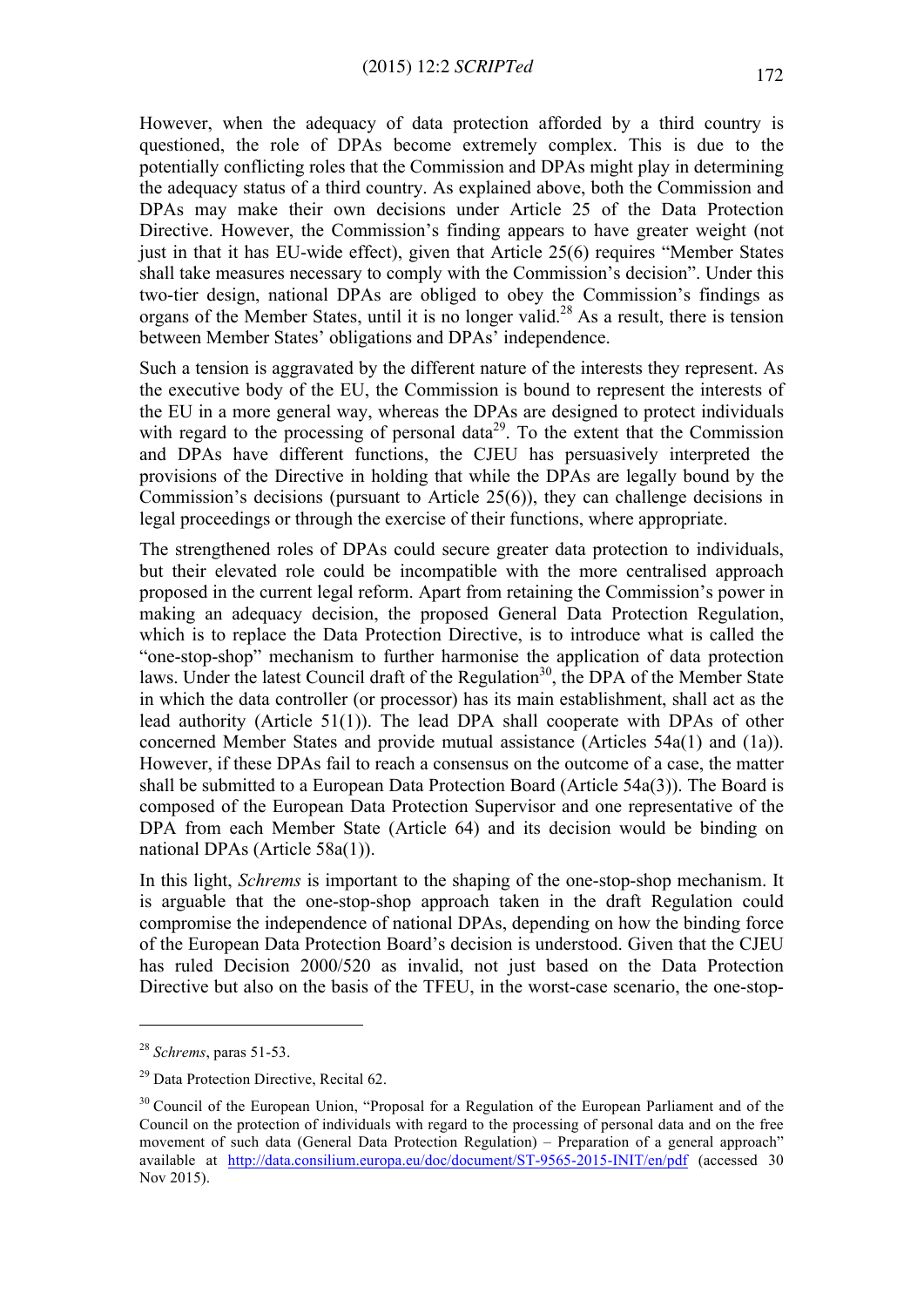shop mechanism might also be declared invalid for violating 16(2) TFEU, a primary source from which the independence of DPAs derives. This would place the mechanism under grave uncertainty as the draft Regulation does not make clear whether a Board decision would prevent a DPA from carrying out further investigation on the same subject-matter or bringing a legal challenge. If so, that might be contrary to *Schrems*; if not, what is the point of the one-stop-shop?

# *3.2 Conditions of suspension and the role of DPAs*

One of the grounds on which the CJEU invalidated Decision 2000/520 is that Article 3 imposes unreasonable restrictions on DPAs' powers to suspend the transfers when substantial risks are identified. While it is true that the substantive and procedural thresholds laid down by Article 3 are quite high, it nevertheless provides national DPAs a clear legal basis on which they can take measures to stop data transfers when Safe Harbor Principles are being violated. By contrast, the Data Protection *per se* does not include any provision which unambiguously confers such a power to DPAs, but instead requires Member States to comply with Commission decisions on adequacy. In this light, it is proposed that Article 3 of Decision 2000/520 should be viewed as a clause that empowers – not limits – DPAs.

As the CJEU reasoned, Article 3 explicitly provides that it is without prejudice to DPAs' powers, but the Court maintains that it excludes the possibility for DPAs to take actions. Unfortunately, the Court did not specify under what circumstances their powers could be undermined. In fact, it would be more logically consistent to treat Article 3 as a supplementary provision to the Directive rather than a restrictive one. If the Directive implies such powers, the DPAs are not affected; if not, the DPAs gain such powers from the Decision instead. Either way, the DPAs have sufficient ground to suspend non-compliant transfers.

Another pragmatic reason why the Court should not rule Article 3 invalid is that the ruling might affect the legitimacy of personal data transfers to third countries other than the US. The US is not the only country with existing arrangements for personal data transfers from the EU. The Commission made a series of decisions that recognise a further eleven non-EU/EEA jurisdictions as providing adequate levels of data protection.<sup>31</sup> Each of these adequacy decisions contains a provision almost identical to Article 3 of Decision 2000/520, the nullification of which might in turn threaten the validity of these remaining eleven decisions. It is praiseworthy that the CJEU reiterated the importance of DPAs' independence, but given that the functioning of Article 3 depends entirely on the validity of Article 1, there is no need to examine the former when the latter has been ruled invalid. To eliminate the uncertainties resulting from *Schrems*, the Commission must carry out a comprehensive sweep of these decisions and, where necessary, make appropriate amendments.

<sup>&</sup>lt;sup>31</sup> These jurisdictions are Switzerland (Decision 2000/518), Canada (Decision 2002/2), Argentina (Decision 2003/490), Guernsey (Decision 2003/821), the Isle of Man (Decision 2004/411), Jersey (Decision 2008/393), the Faeroe Islands (Decision 2010/146), Andorra (Decision 2010/625), the State of Israel (Decision 2011/61), the Eastern Republic of Uruguay (Decision 2012/484) and New Zealand (Decision 2013/65). See: "Commission decisions on the adequacy of the protection of personal data in third countries" (2015) available at http://ec.europa.eu/justice/data-protection/internationaltransfers/adequacy/index\_en.htm (accessed 30 Nov 2015).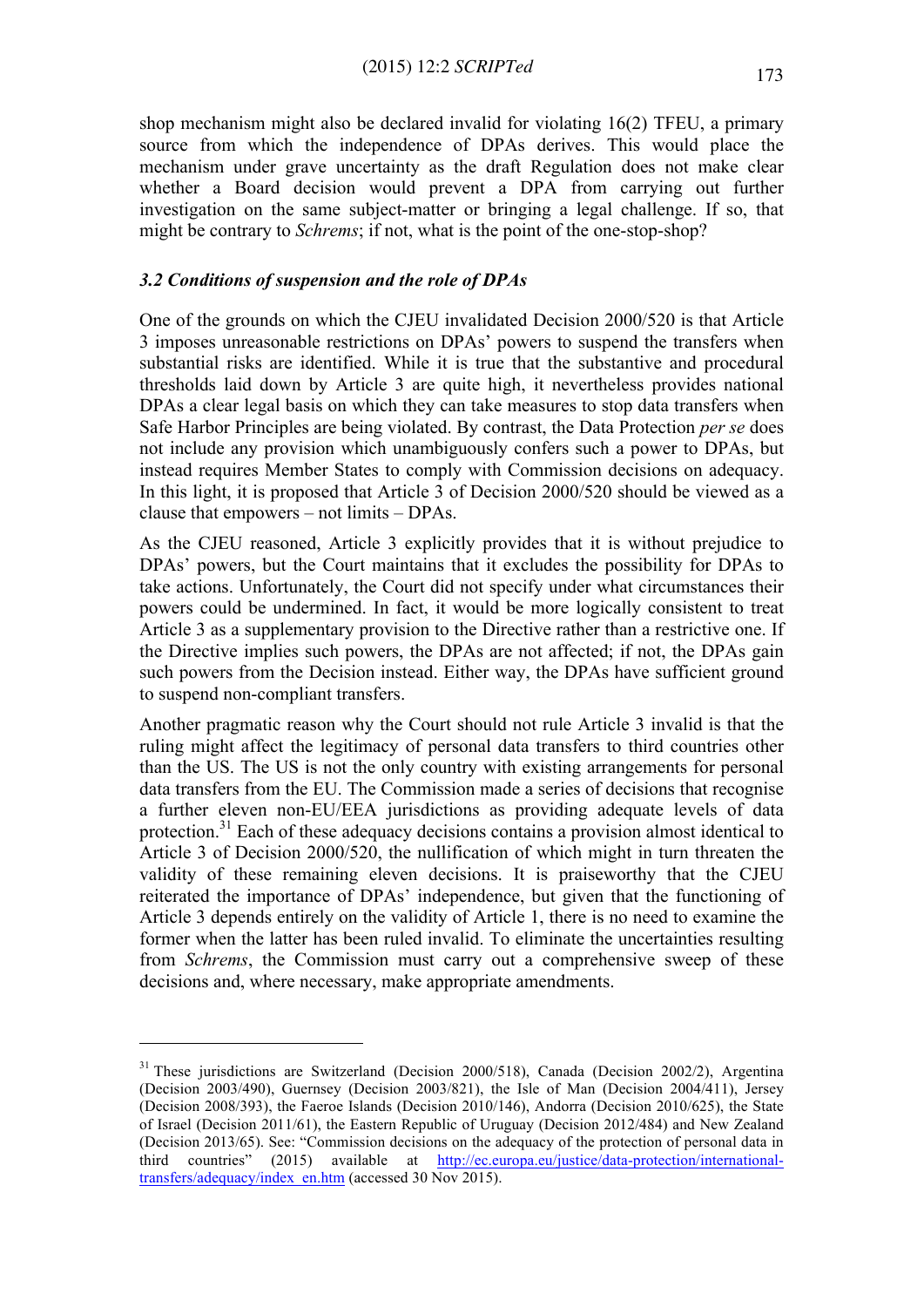### *3.3 The fate of alternative legal bases for EU-US data transfers*

While Decision 2000/520 can no longer serve as a valid justification for US-based companies to receive personal data, it is far from true that such data transfers will come to a halt. The Data Protection Directive provides alternative mechanisms by which personal data can be transferred to a third country. Under Article 26(2), for instance, if two data controllers (one being outwith the EU) conclude a contract using Commission-approved model clauses<sup>32</sup>, this contract will be regarded as offering sufficient safeguards and thus transfers of personal data to the third country controller will be still allowed. Similar exemptions include, *inter alia*, obtaining informed consent from data subjects (Article  $26(1)(a)$ ) and adopting binding corporate rules  $(BCRs)^{33}$ .

However, the availability of these options does not render the *Schrems* judgment pointless. These alternative arrangements would subject data exporters and importers to stricter rules and tougher scrutiny. Also, the legitimacy of these alternatives has become more vulnerable to challenges after *Schrems*. For instance, German DPAs have suspended approvals of BCRs and disputed the validity of model clause-based transfers.<sup>34</sup> National DPAs may prohibit or suspend data flows to a third country if the governing law of the data importer sets out derogations from data protection law that "go beyond the restrictions necessary in a democratic society".<sup>35</sup> The question is: if the CJEU finds that a third country (in this case, the US) fails to provide sufficient data protection, does this finding necessarily lead to the conclusion that data flows to the third country in question based on model contractual clauses should be stopped immediately as some DPAs have suggested?<sup>36</sup> Unlike the case of an adequacy decision where restrictions on data transfers to a third country are generally removed,

<sup>&</sup>lt;sup>32</sup> For Controller-to-controller clauses: Decision 2001/497 (2001) available at http://eurlex.europa.eu/legal-content/EN/TXT/HTML/?uri=CELEX:32001D0497&from=en (as amended by Decision 2004/915 (2004) available at http://eur-lex.europa.eu/legalcontent/EN/TXT/HTML/?uri=CELEX:32004D0915&from=EN) (accessed 30 Nov 2015). For Controller-to-processor clauses: Decision 2010/87 (repealing Decision 2002/16) (2010) available at http://eur-lex.europa.eu/legal-content/EN/TXT/HTML/?uri=CELEX:32010D0087&from=EN (accessed 30 Nov 2015).

<sup>&</sup>lt;sup>33</sup> Article 29 Data Protection Working Party, "Working Document: Transfers of personal data to third countries: Applying Article 26 (2) of the EU Data Protection Directive to Binding Corporate Rules for International Data Transfers" (2003) available at http://ec.europa.eu/justice/data-protection/article-29/documentation/opinion-recommendation/files/2003/wp74\_en.pdf (accessed 1 Nov 2015); Article 29 Data Protection Working Party, "Recommendation 1/2012 on the Standard Application form for Approval of Binding Corporate Rules for the Transfer of Personal Data for Processing Activities" (2012) available at http://ec.europa.eu/justice/data-protection/article-29/documentation/opinionrecommendation/files/2012/wp195a\_application\_form\_en.doc (accessed 1 Nov 2015); Article 29 Data Protection Working Party, "Explanatory Document on the Processor Binding Corporate Rules" (2015) available at http://ec.europa.eu/justice/data-protection/article-29/documentation/opinionrecommendation/files/2015/wp204.rev\_en.pdf (accessed 1 Nov 2015).

<sup>&</sup>lt;sup>34</sup> C Ritzer et al, "German Data Protection Authorities Suspend BCR approvals, question Model Clause transfers" (2015) available at www.dataprotectionreport.com/2015/10/german-data-protectionauthorities-suspend-bcr-approvals-question-model-clause-transfers (accessed 28 Oct 2015).

<sup>&</sup>lt;sup>35</sup> Decision 2001/497. Article 4 (see note 35 above); Decision 2010/87, Article 4 (see note 35 above).

<sup>&</sup>lt;sup>36</sup> "Model clauses no substitute for 'safe harbour' data transfers to the US, says German watchdog" (2015) available at www.out-law.com/en/articles/2015/october/model-clauses-no-substitute-for-safeharbour-data-transfers-to-the-us-says-german-watchdog (accessed 28 Oct 2015).